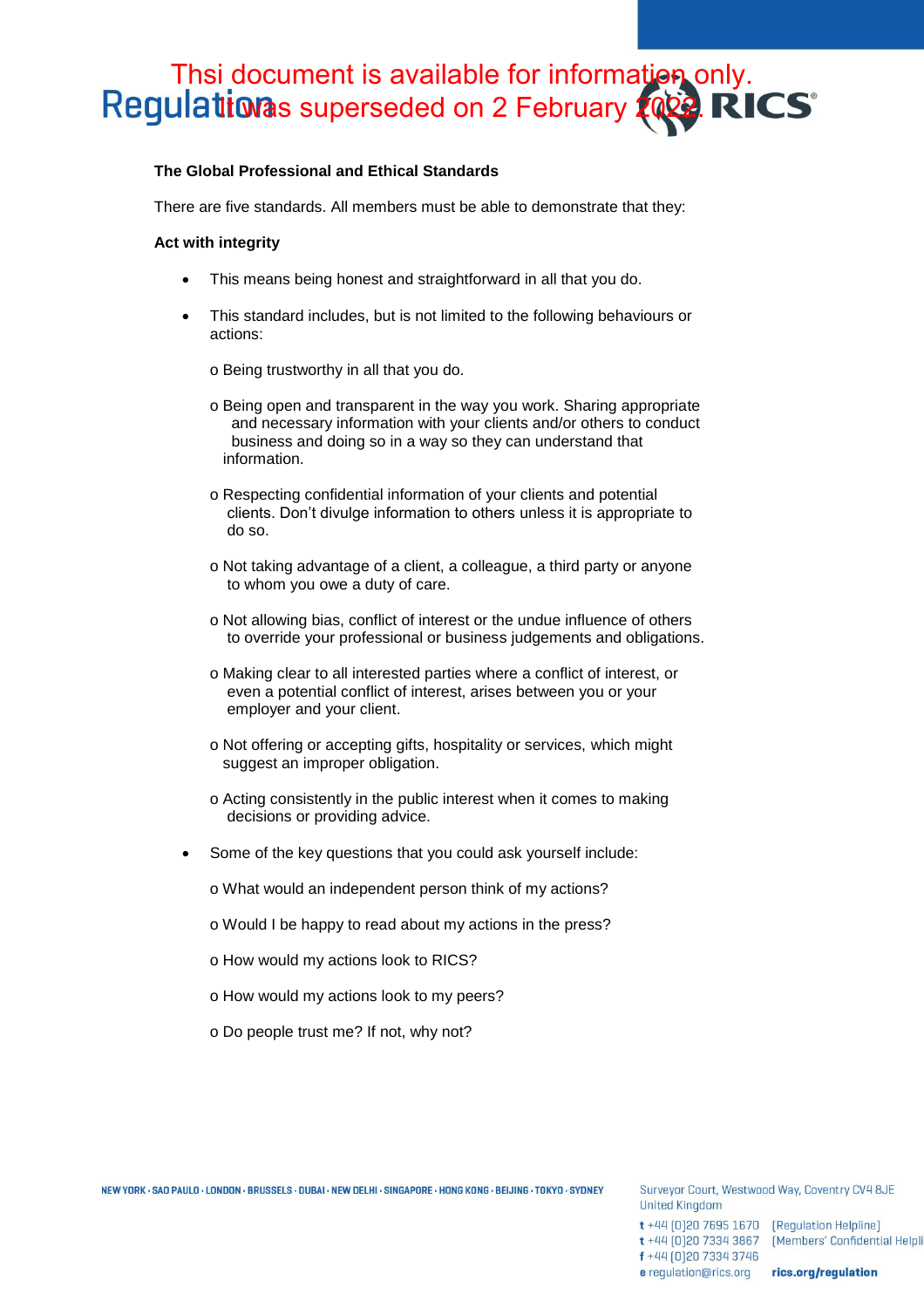#### **Act with integrity (continued)**

- o How often do I question what I do, not just in relation to meeting technical requirements but also in terms of acting professionally and ethically?
- o Is this in the interest of my client, or my interest, or the interest of someone else?
- o Would I like to be treated in this way if I were a client?
- o Do I promote professional and ethical standards in all that I do?
- o Do I say "show me where it says I can't" or do I say "is this ethical"?

#### **Always provide a high standard of service**

- This means always ensuring that your client, or others to whom you have professional responsibility, receive the best possible advice, support or performance of the terms of engagement you have agreed.
- This standard includes, but is not limited to the following behaviours or actions:
	- o Be clear about what service your client wants and the service you are providing.
	- o Act within your scope of competence. If it appears that services are required outside that scope then be prepared to do something about it, or example, make it known to your client, obtain expert input or consultation, or if it is the case that you are unable to meet the service requirements, explain that you are not best placed to act for the client.
	- o Be transparent about fees and any other costs or payments such as referral fees or commissions.
	- o Communicate with your client in a way that will allow them to make informed decisions.
	- o If you use the services of others then ensure that you pay for those services within the timescale agreed.
	- o Encourage your firm or organisation you work for to put the fair treatment of clients at the centre of its business culture.

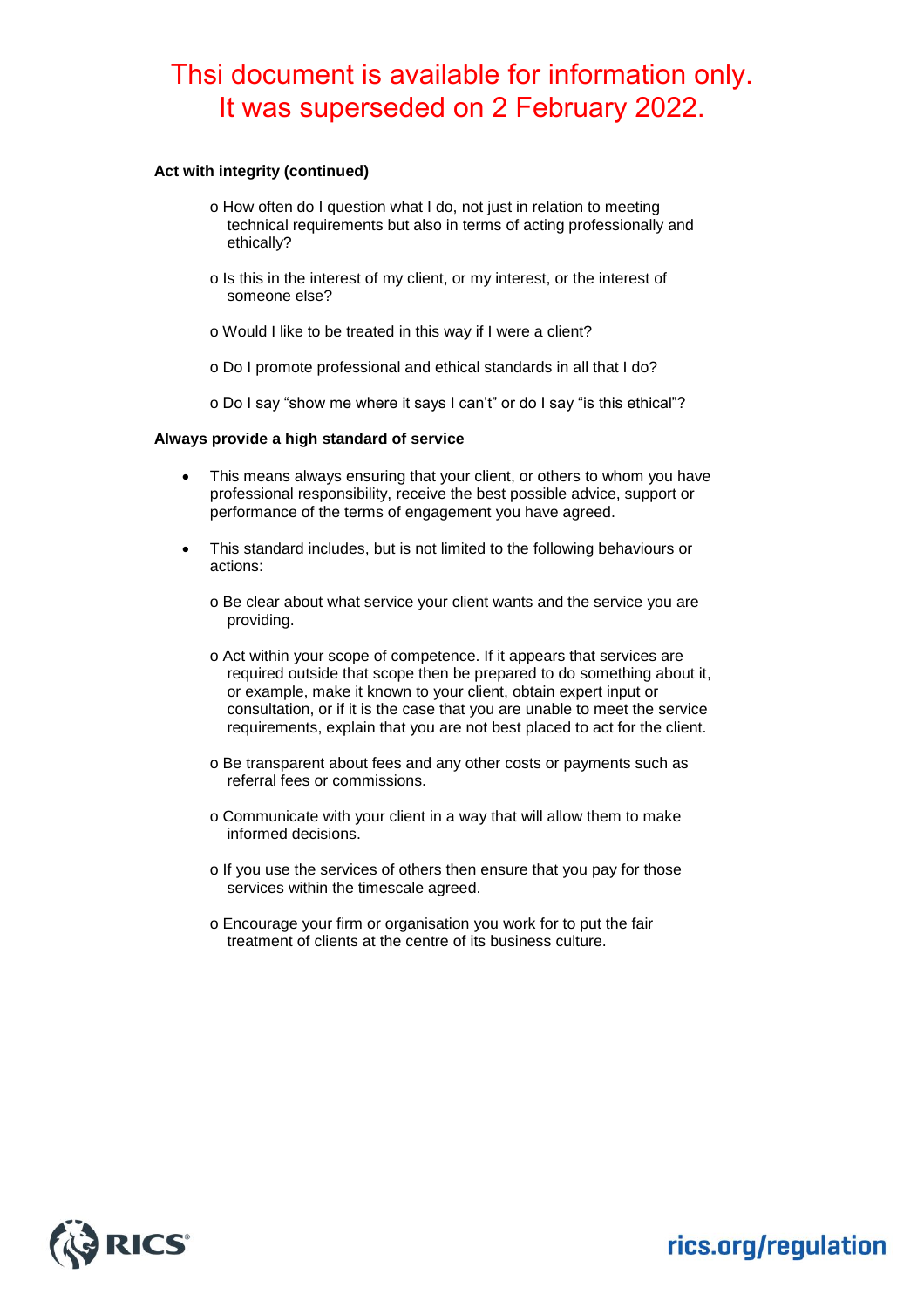#### **Always provide a high standard of service (continued)**

- Some of the key questions that you could ask yourself include:
	- o Do I explain clearly what I promise to do and do I keep to that promise?
	- o Do I look at ways to improve the service I provide to my clients?
	- o How can I help my clients better understand the surveying services that I am offering?
	- o Am I providing a professional service for a professional fee?
	- o Would the client still employ me if they knew more about me and the workload I have? If not, why not?
	- o Do I put undue pressure on myself and colleagues (especially junior colleagues) to do more than we actually can?

#### **Act in a way that promotes trust in the profession**

- This means acting in a manner, both in your professional life and private life, to promote you, your firm or organisation you work for and the profession in a professional and positive way
- This standard includes, but is not limited to the following behaviours or actions:
	- o Promoting what you and the profession stand for the highest standards globally.
	- o Understanding that being a professional is more than just about how you behave at work; it is also, about how you behave in your private life.
	- o Understanding how your actions affect others and the environment and if appropriate questioning or amending that behaviour.
	- o Fulfilling your obligations. Doing what you say you will.
	- o Always trying to meet the spirit of your professional standards and not just the letter of the standards.
- Some of the key questions that you could ask yourself include:
	- o Do my actions promote the profession in the best light possible?
	- o What is the best way for me to promote trust in me, my firm and the profession?
	- o Do I explain and promote the benefits, the checks and balances that exist with the professional services that I provide?

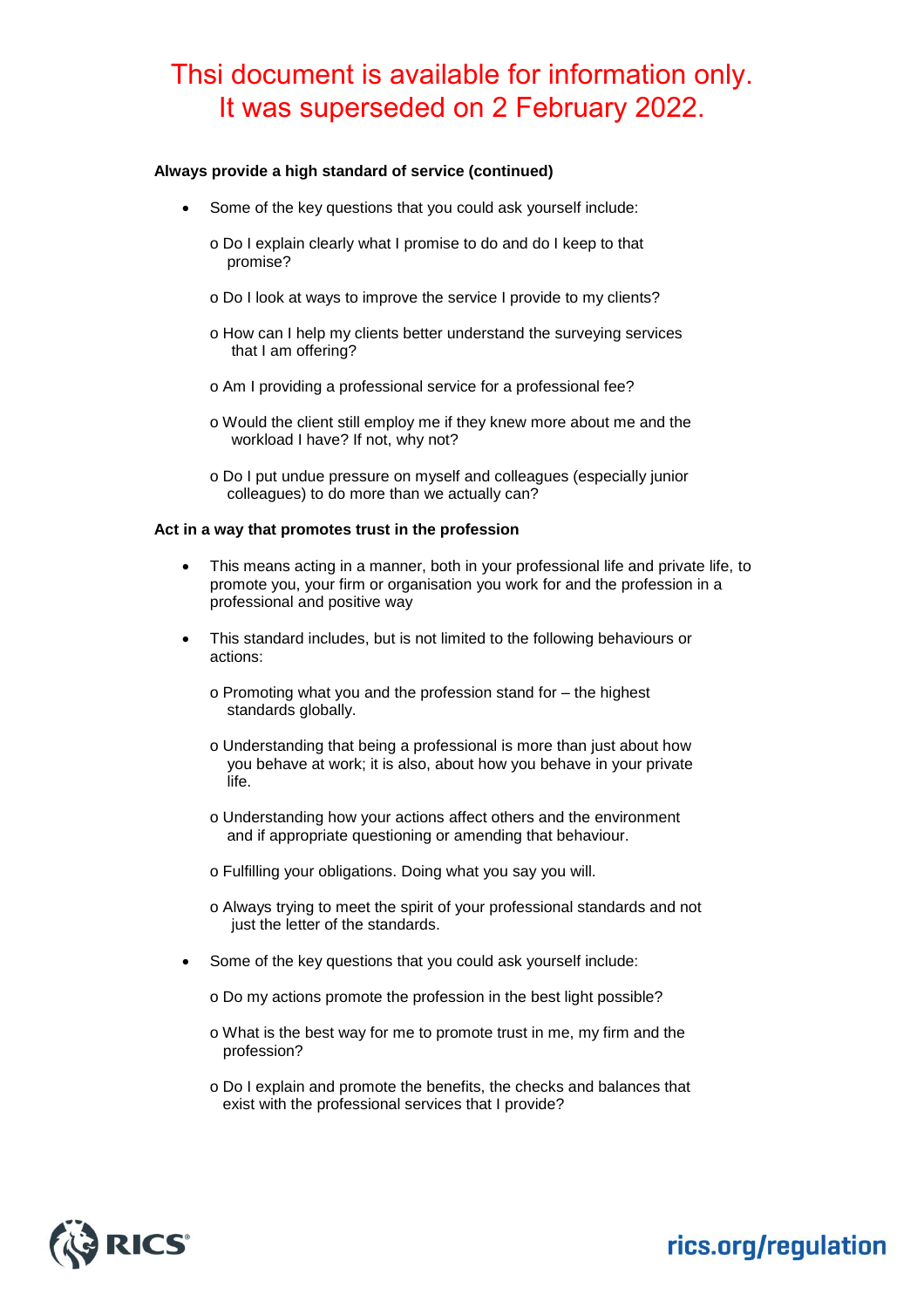#### **Treat others with respect**

- This means treating people with courtesy, politeness, and consideration, no matter their race, religion, size, age, country of origin, gender, sexual orientation or disability. It also means being aware of cultural sensitivities and business practices.
- This standard includes, but is not limited to the following behaviours or actions:
	- o Always being courteous, polite and considerate to clients, potential clients and everyone else you come into contact with.
	- o Never discriminate against anyone for whatever reason. Always ensure that issues of race, gender, sexual orientation, age, size, religion, country of origin or disability have no place in the way you deal with other people or do business.
	- o As much as you are able, encourage the firm or organisation you work for to put the fair and respectful treatment of clients at the centre of its business culture.
- Some of the key questions that you could ask yourself include:
	- o Would I allow my behaviour or the way I make my decisions to be publicly scrutinised? If not, why not? If so, what would the public think?
	- o Are my personal feelings, views, prejudices or preferences influencing my business decisions?
	- o How would I feel if somebody treated me this way?
	- o Do I treat each person as an individual?

#### **Take responsibility**

- This means being accountable for all your actions don't blame others if things go wrong, and if you suspect something isn't right be prepared to do something.
- This standard includes, but is not limited to the following behaviours or actions:
	- o Always act with skill, care and diligence
	- o If someone makes a complaint about something that you have done then respond in an appropriate and professional manner and aim to resolve the matter to the satisfaction of the complainant as far as you can.